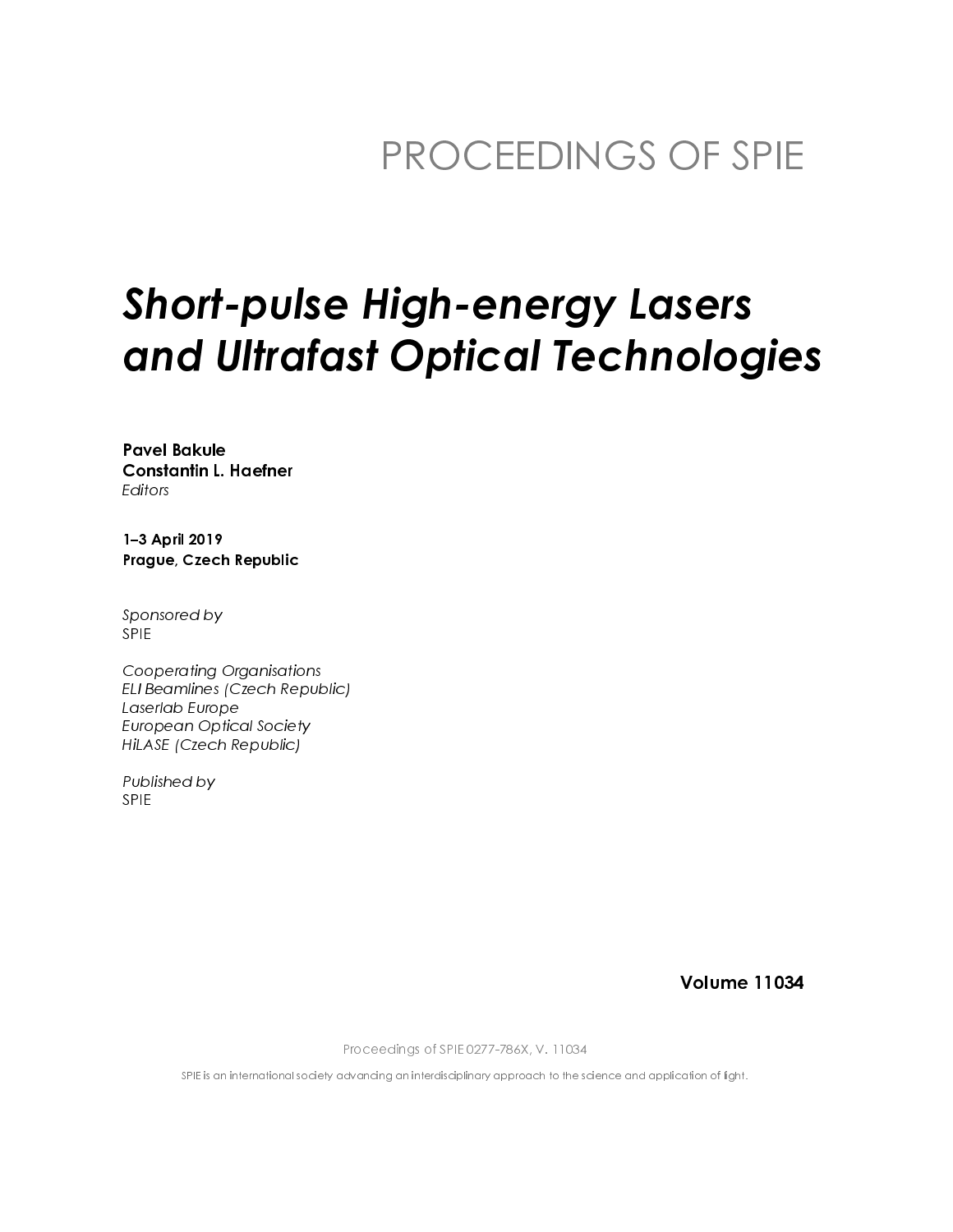The papers in this volume were part of the technical conference cited on the cover and title page. Papers were selected and subject to review by the editors and conference program committee. Some conference presentations may not be available for publication. Additional papers and presentation recordings may be available online in the SPIE Digital Library at SPIEDigital Library org.

The papers reflect the work and thoughts of the authors and are published herein as submitted. The publisher is not responsible for the validity of the information or for any outcomes resulting from reliance thereon.

Please use the following format to cite material from these proceedings:

Author(s), "Title of Paper," in Short-pulse High-energy Lasers and Ultrafast Optical Technologies, edited by Pavel Bakule, Constantin L. Haefner, Proceedings of SPIE Vol. 11034 (SPIE, Bellingham, WA, 2019) Seven-digit Article CID Number.

ISSN: 0277-786X ISSN: 1996-756X (electronic)

ISBN: 9781510627345 ISBN: 9781510627352 (electronic)

Published by **SPIF** P.O. Box 10, Bellingham, Washington 98227-0010 USA Telephone +1 360 676 3290 (Pacific Time) · Fax +1 360 647 1445 SPIE.org Copyright © 2019, Society of Photo-Optical Instrumentation Engineers.

Copying of material in this book for internal or personal use, or for the internal or personal use of specific clients, beyond the fair use provisions granted by the U.S. Copyright Law is authorized by SPIE subject to payment of copying fees. The Transactional Reporting Service base fee for this volume is \$18.00 per article (or portion thereof), which should be paid directly to the Copyright Clearance Center (CCC), 222 Rosewood Drive, Danvers, MA 01923. Payment may also be made electronically through CCC Online at copyright.com. Other copying for republication, resale, advertising or promotion, or any form of systematic or multiple reproduction of any material in this book is prohibited except with permission in writing from the publisher. The CCC fee code is 0277-786X/19/\$18.00.

Printed in the United States of America by Curran Associates, Inc., under license from SPIE.

Publication of record for individual papers is online in the SPIE Digital Library.



Paper Numbering: Proceedings of SPIE follow an e-First publication model. A unique citation identifier (CID) number is assigned to each article at the time of publication. Utilization of CIDs allows articles to be fully citable as soon as they are published online, and connects the same identifier to all online and print versions of the publication. SPIE uses a seven-digit CID article numbering system structured as follows:

. The first five digits correspond to the SPIE volume number.

• The last two digits indicate publication order within the volume using a Base 36 numbering system employing both numerals and letters. These two-number sets start with 00, 01, 02, 03, 04, 05, 06, 07, 08, 09, 0A, 0B ... 0Z, followed by 10-1Z, 20-2Z, etc. The CID Number appears on each page of the manuscript.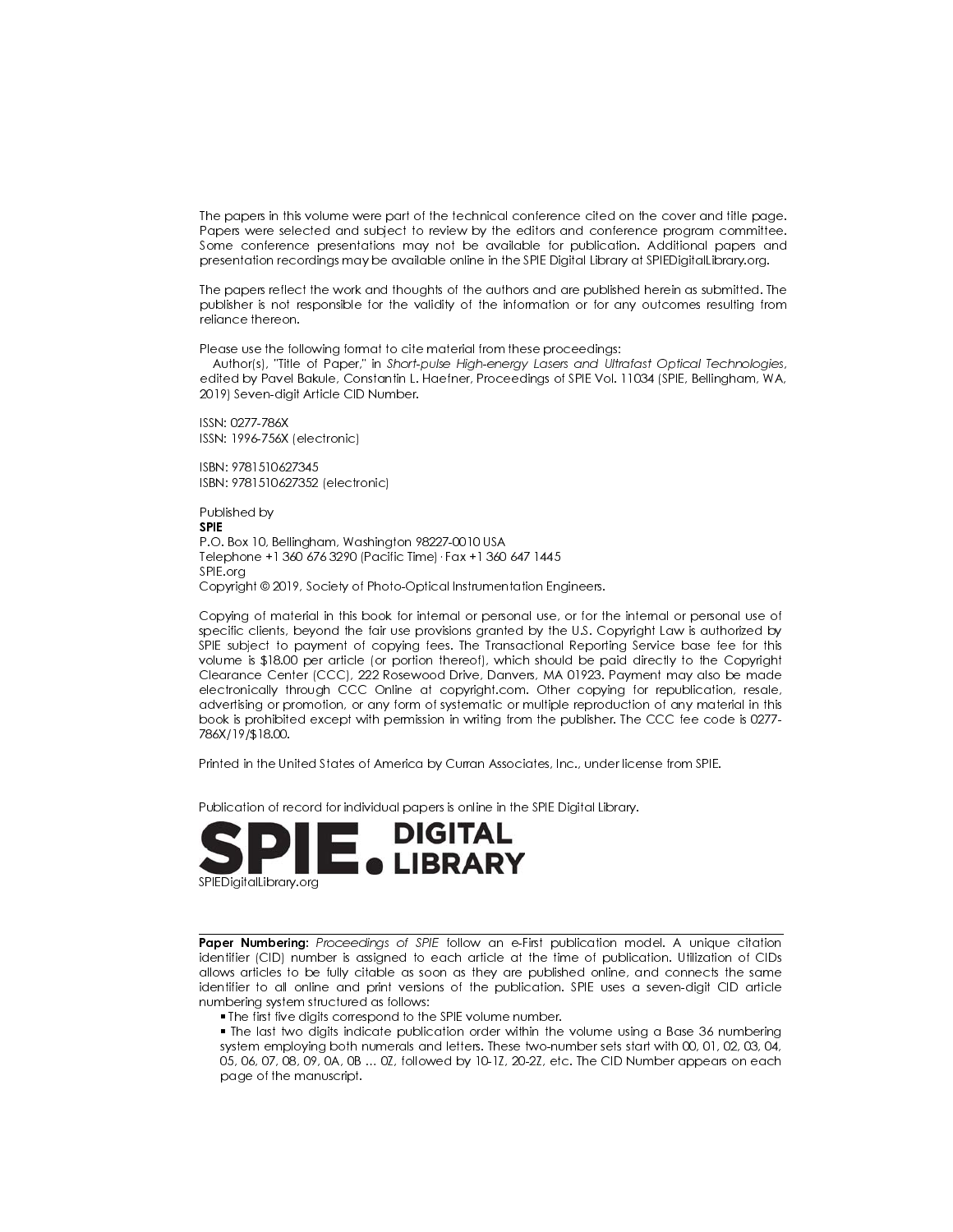### **Contents**

- v *Authors*
- vii *Conference Committee*

#### **LARGE-SCALE PW LASERS**

11034 07 **Laser technology development for high peak power lasers achieving kilowatt average power and beyond (Invited Paper)** [11034-5]

#### **DISPERSION MANAGEMENT IN SHORT PULSE LASERS**

11034 0C **Spectral shaping of a 5 Hz, multi-joule OPCPA frontend for a 10 PW laser system** [11034-10]

#### **TEMPORAL CONTRAST IN HIGH-INTENSITY LASERS**

- 11034 0D **Spatiotemporal analysis of plasma mirrors for high-contrast ultra-intense laser pulses** [11034-11]
- 11034 0F **Temporal pre-pulse generation in high-intensity CPA lasers from imperfect domain orientation in anisotropic crystals** [11034-13]
- 11034 0G **Passive laser pulse intensity stabilization through a balance of self-phase modulation and dispersion** [11034-14]
- 11034 0H **On target contrast ratio study for petawatt level femtosecond laser system** [11034-15]

#### **OPCPA-BASED SHORT PULSE LASER SYSTEMS**

- 11034 0I **High-repetition rate optical parametric chirped pulse amplification system for attosecond science experiments (Invited Paper)** [11034-16]
- 11034 0M **The construction of Allegra kilohertz femtosecond laser system at ELI-Beamlines** [11034-20]

#### **TECHNOLOGY AND MATERIALS FOR PW LASERS**

11034 0N **High-power ultrafast industrial thin-disk lasers (Invited Paper)** [11034-21]